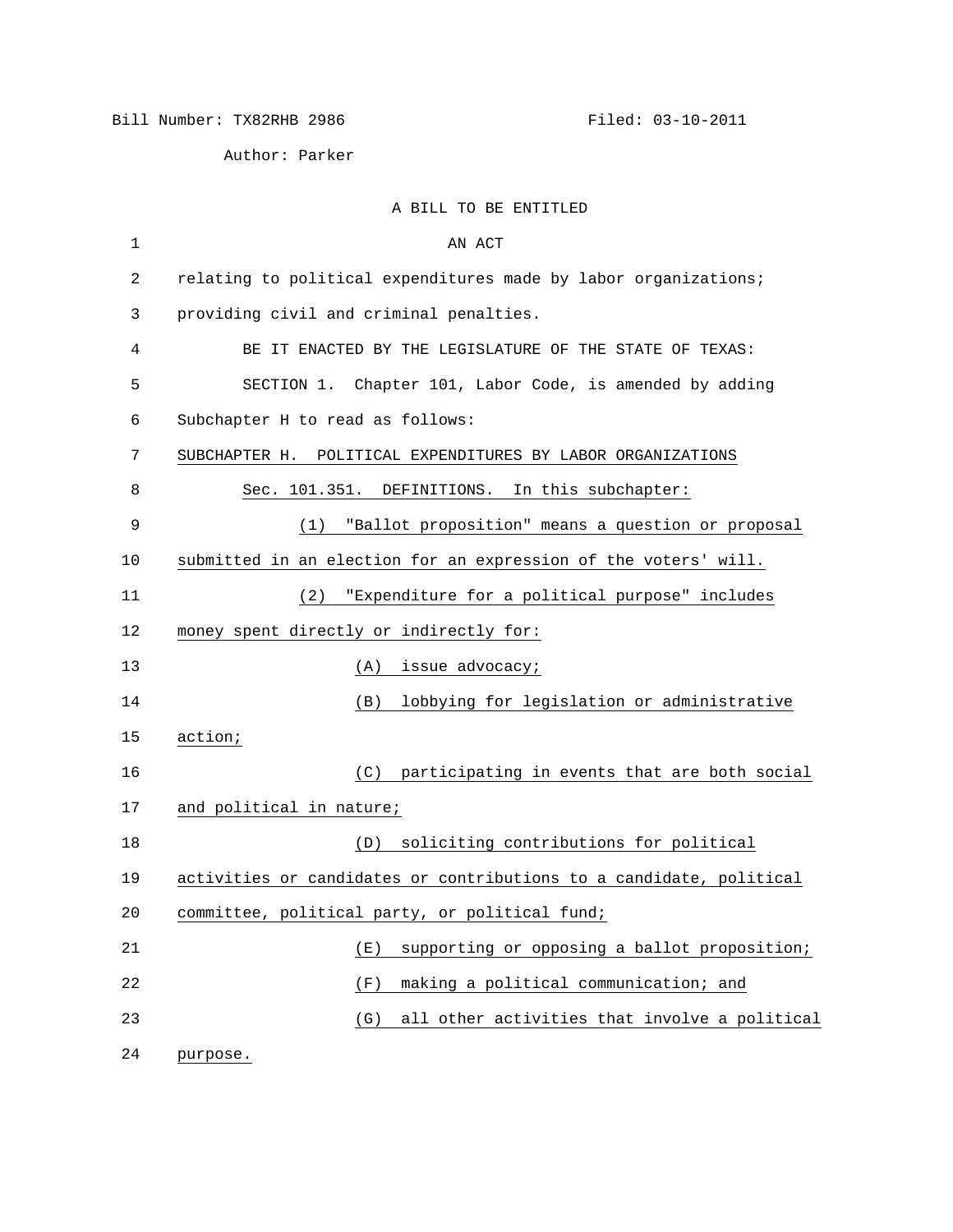| 1              | "Labor organization":<br>(3)                                        |
|----------------|---------------------------------------------------------------------|
| $\overline{c}$ | means a lawful organization of any kind that<br>(A)                 |
| 3              | is composed wholly or partly of employees and that exists wholly or |
| 4              | partly for the purpose of dealing with employers concerning         |
| 5              | grievances, labor disputes, wages, rates of pay, hours of           |
| 6              | employment, or other terms and conditions of employment; and        |
| 7              | includes each employee association and union<br>(B)                 |
| 8              | for public employees.                                               |
| 9              | "Political fund" means a fund established by a<br>(4)               |
| 10             | labor organization for political purposes as provided by Section    |
| 11             | 101.352.                                                            |
| 12             | "Political purpose" means the intention to<br>(5)                   |
| 13             | influence, directly or indirectly, any person to refrain from       |
| 14             | voting or to vote for or against:                                   |
| 15             | a candidate for public office at an election,<br>(A)                |
| 16             | including a primary election, a caucus, or a political convention;  |
| 17             | or                                                                  |
| 18             | a ballot proposition.<br>(B)                                        |
| 19             | "Public employee" means a person employed by a<br>(6)               |
| 20             | public employer.                                                    |
| 21             | "Public employer" means an employer that is:<br>(7)                 |
| 22             | this state or an agency of this state;<br>(A)                       |
| 23             | a state institution of higher education; or<br>(B)                  |
| 24             | a municipal corporation, county,<br>(C)                             |
| 25             | municipality, school district, or special district, or another      |
| 26             | political subdivision of this state.                                |
| 27             | "Union dues" means dues, fees, advance fees,<br>(8)                 |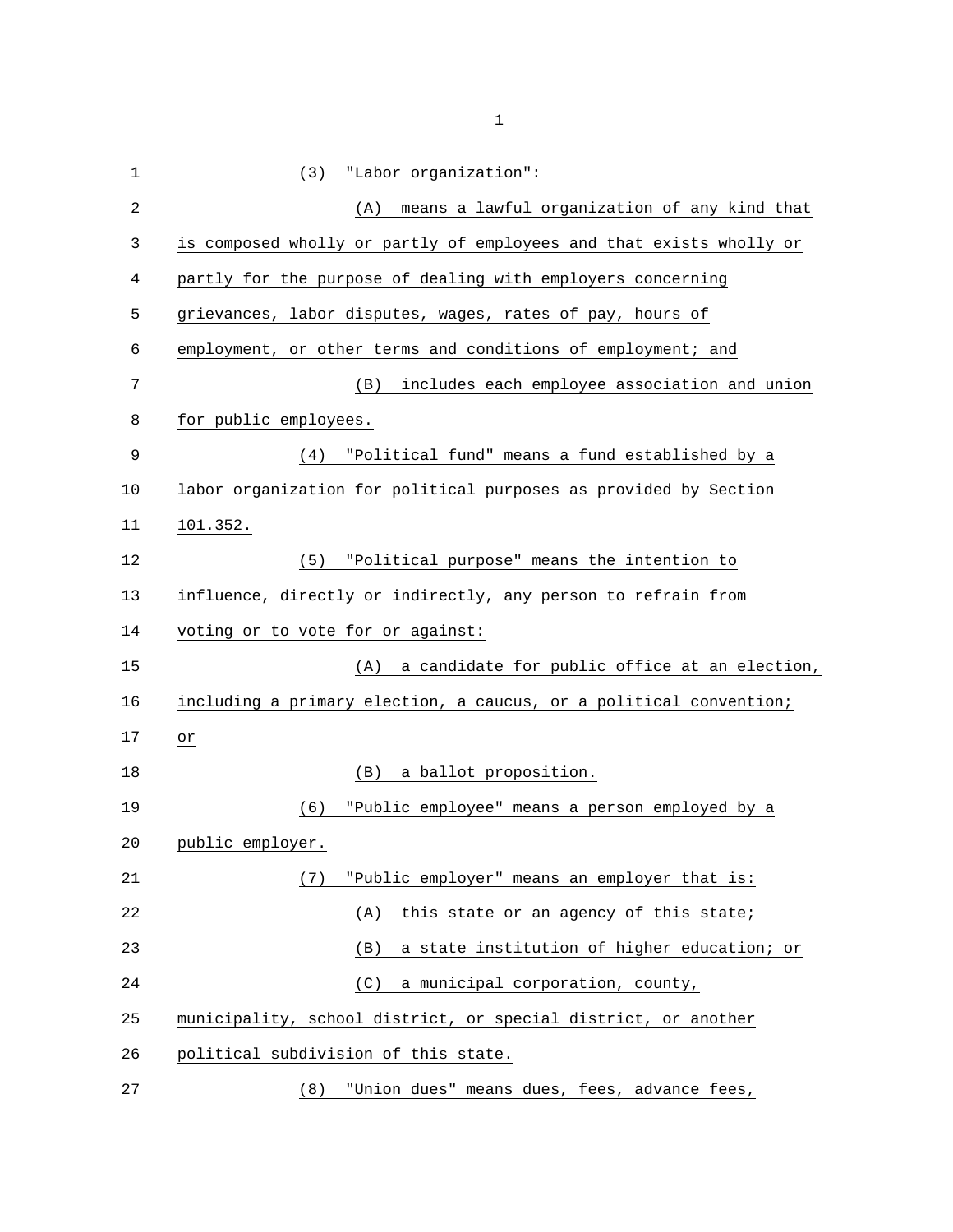| $\mathbf 1$ | initiation fees, assessments, or other money required as a          |
|-------------|---------------------------------------------------------------------|
| 2           | condition of membership or participation in a labor organization.   |
| 3           | Sec. 101.352. ESTABLISHMENT AND ADMINISTRATION OF                   |
| 4           | POLITICAL FUND. (a) A labor organization seeking to make            |
| 5           | expenditures for political purposes shall establish a political     |
| 6           | fund.                                                               |
| 7           | (b) A labor organization that establishes a political fund          |
| 8           | shall:                                                              |
| 9           | maintain the political fund as a separate,<br>(1)                   |
| 10          | segregated account apart from any account containing money received |
| 11          | by the labor organization as union dues;                            |
| 12          | ensure that each contribution to the political<br>(2)               |
| 13          | fund is voluntary;                                                  |
| 14          | (3) if applicable, ensure that each contribution by                 |
| 15          | members of the labor organization to the political fund is executed |
| 16          | in accordance with Section 101.356; and                             |
| 17          | if the political fund will engage in activities<br>(4)              |
| 18          | regulated by Title 15, Election Code:                               |
| 19          | (A) establish the political fund as a                               |
| 20          | general-purpose committee, as defined by Section 251.001, Election  |
| 21          | Code $i$ and                                                        |
| 22          | file a campaign treasurer appointment as<br>(B)                     |
| 23          | required by Chapter 254, Election Code.                             |
| 24          | Except as otherwise provided by this subchapter, a labor<br>(c)     |
| 25          | organization may make expenditures for political purposes only from |
| 26          | a political fund established in accordance with law.                |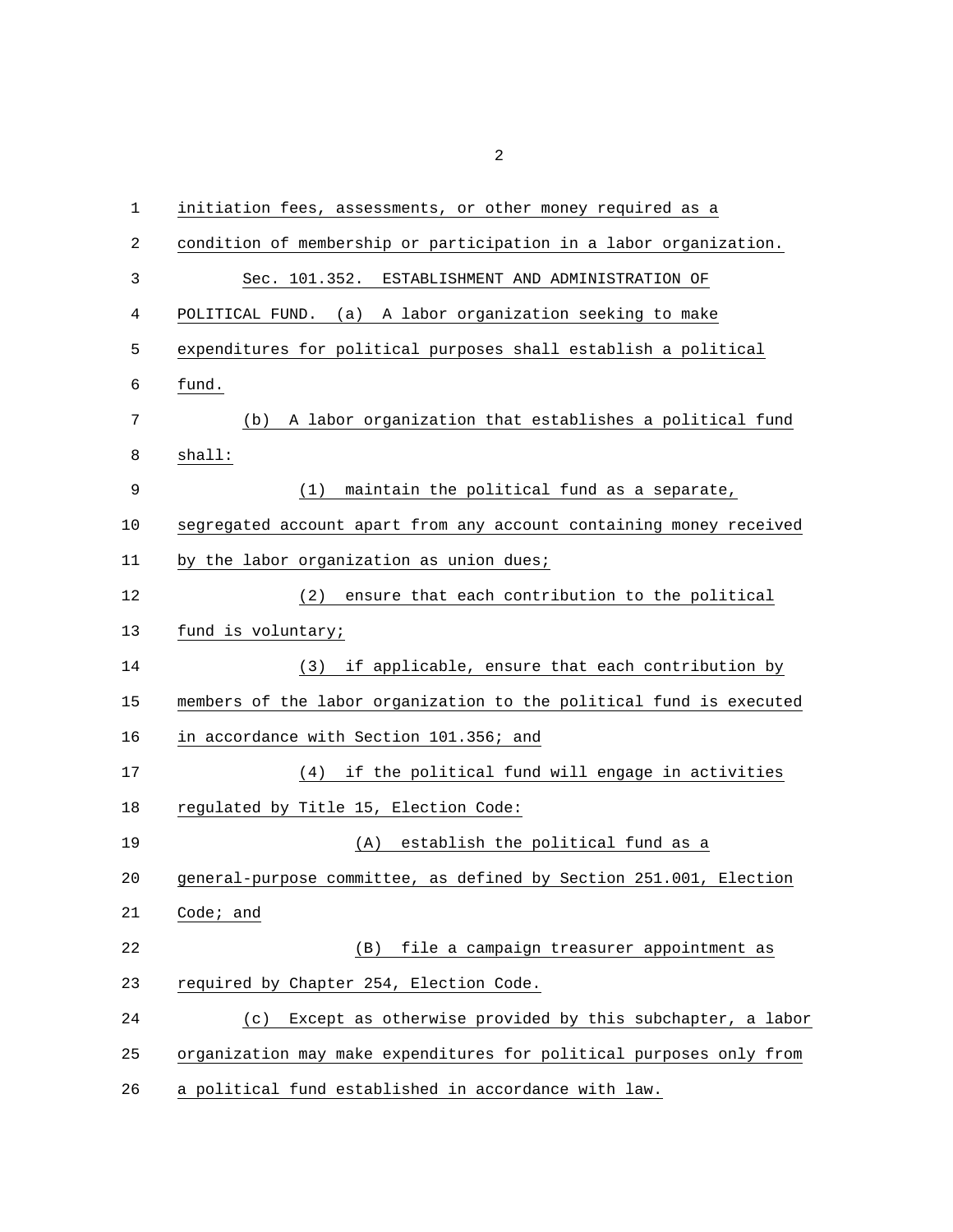| 1  | organization that makes an expenditure for a political purpose     |  |  |  |  |  |
|----|--------------------------------------------------------------------|--|--|--|--|--|
| 2  | shall maintain a recordkeeping system evidencing the separation of |  |  |  |  |  |
| 3  | the fund derived from union dues from the labor organization's     |  |  |  |  |  |
| 4  | political fund.                                                    |  |  |  |  |  |
| 5  | The labor organization shall make available a detailed<br>(b)      |  |  |  |  |  |
| 6  | annual report of each account to each member of the labor          |  |  |  |  |  |
| 7  | organization. The report must include detailed information         |  |  |  |  |  |
| 8  | describing the manner in which the labor organization used the     |  |  |  |  |  |
| 9  | union dues.                                                        |  |  |  |  |  |
| 10 | A labor organization subject to this section shall<br>(c)          |  |  |  |  |  |
| 11 | maintain each authorization executed under Section 101.356 by a    |  |  |  |  |  |
| 12 | member of the labor organization at least until the 10th           |  |  |  |  |  |
| 13 | anniversary of the date the authorization is executed.             |  |  |  |  |  |
| 14 | Sec. 101.354. PROHIBITED PRACTICES. (a) A labor                    |  |  |  |  |  |
| 15 | organization may not:                                              |  |  |  |  |  |
| 16 | spend any portion of union dues for a political<br>(1)             |  |  |  |  |  |
| 17 | purpose;                                                           |  |  |  |  |  |
| 18 | transfer union dues to a political fund;<br>(2)                    |  |  |  |  |  |
| 19 | (3)<br>require any person to make an expenditure for a             |  |  |  |  |  |
| 20 | political purpose as a condition of employment, a condition of     |  |  |  |  |  |
| 21 | contract, or a condition of membership in the labor organization;  |  |  |  |  |  |
| 22 | reward or offer a benefit to a member who makes an<br>(4)          |  |  |  |  |  |
| 23 | expenditure for a political purpose;                               |  |  |  |  |  |
| 24 | penalize or otherwise harm a member who chooses<br>(5)             |  |  |  |  |  |
| 25 | not to make an expenditure for a political purpose;                |  |  |  |  |  |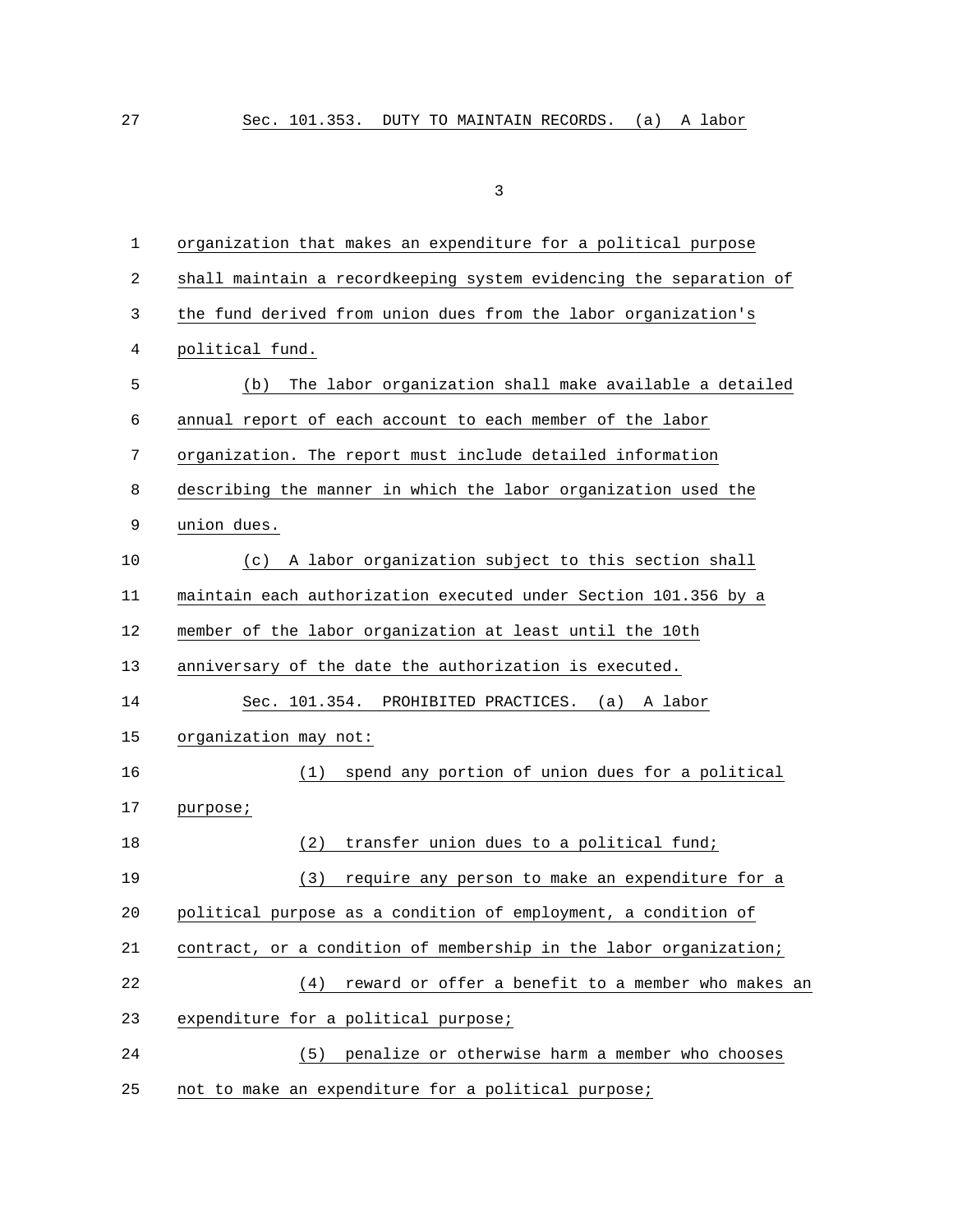26 (6) use union dues for administration of a political

27 fund; or

| 1                | (7) use union dues to solicit contributions from any                 |
|------------------|----------------------------------------------------------------------|
| $\boldsymbol{2}$ | person for a political purpose.                                      |
| 3                | Nothing in this subchapter prohibits a labor<br>(b)                  |
| 4                | organization from:                                                   |
| 5                | making expenditures of union dues to communicate<br>(1)              |
| 6                | directly with its own members or with the families of its members    |
| 7                | about political candidates or political issues; and                  |
| 8                | making reasonable expenditures of union dues for<br>(2)              |
| 9                | use in the establishment of a labor organization's political fund.   |
| 10               | This subchapter is not intended to preempt any<br>(c)                |
| 11               | requirement of federal law.                                          |
| 12               | Sec. 101.355. PROHIBITED PRACTICES FOR PUBLIC EMPLOYER.              |
| 13               | (a) A public employer may not deduct from the wages of its employees |
| 14               | any amounts to be paid to:                                           |
| 15               | a candidate, as defined by Section 251.001,<br>(1)                   |
| 16               | Election Code;                                                       |
| 17               | a political committee, as defined by Section<br>(2)                  |
| 18               | 251.001, Election Code;                                              |
| 19               | (3)<br>a political party;                                            |
| 20               | a political fund; or<br>(4)                                          |
| 21               | an entity established by a labor organization to<br>(5)              |
| 22               | solicit, collect, or distribute money primarily for political        |
| 23               | purposes.                                                            |
| 24               | The attorney general may bring an action to require the<br>(b)       |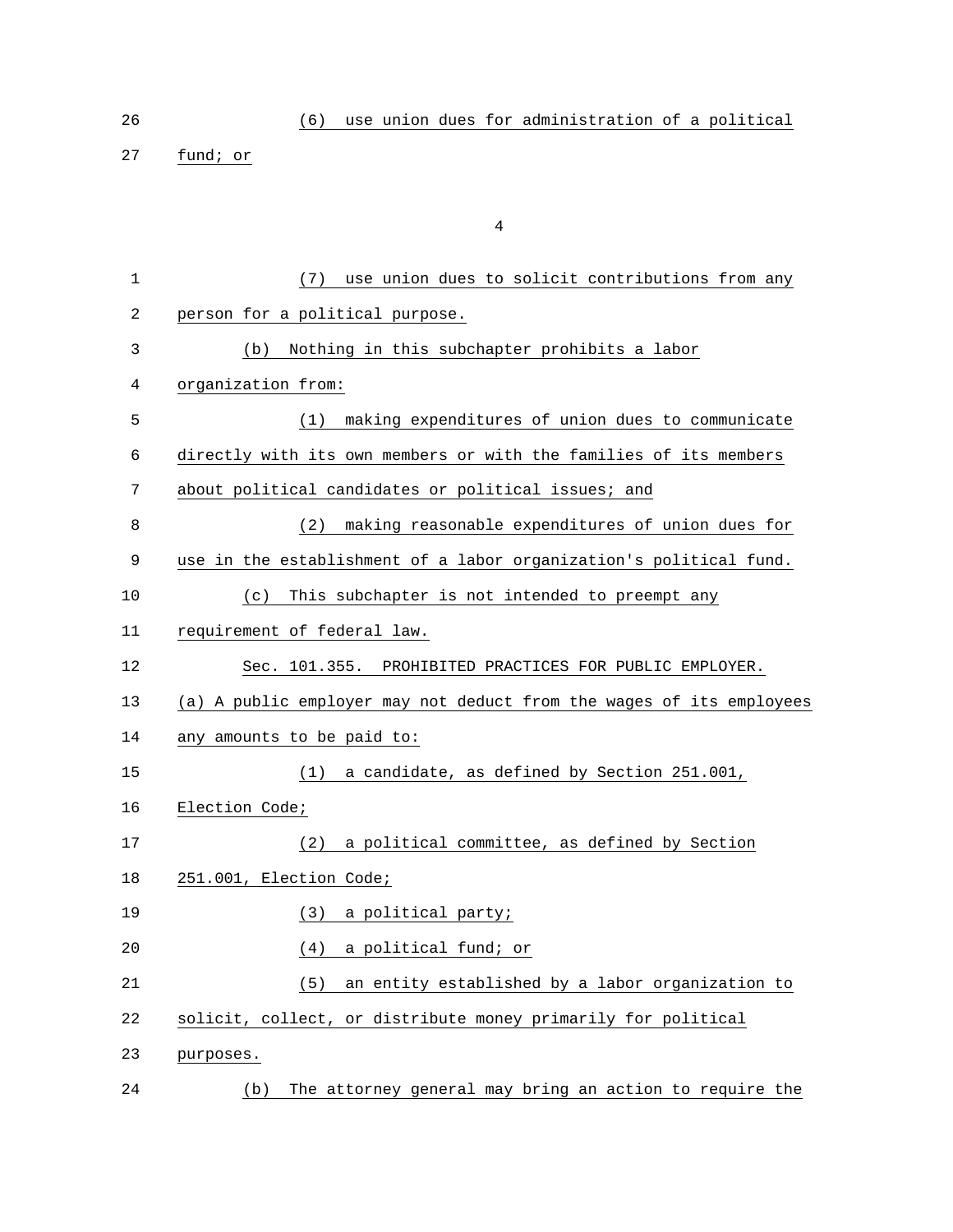|--|

26 Sec. 101.356. VOLUNTARY WRITTEN AUTHORIZATION TO MAKE

27 PAYROLL DEDUCTIONS FOR POLITICAL PURPOSES. (a) Except as provided

the contract of the contract of the contract of the contract of the contract of the contract of the contract o

| 1  | by Section 101.355, a member of a labor organization may authorize |
|----|--------------------------------------------------------------------|
| 2  | the member's employer to deduct a specified sum from the member's  |
| 3  | wages to be used for an expenditure for a political purpose or     |
| 4  | purposes. The authorization must be voluntary, written, and        |
| 5  | executed before the date the expenditure is made.                  |
| 6  | Except as provided by Section 101.355, an employer may<br>(b)      |
| 7  | not, without a voluntary written authorization made under this     |
| 8  | section, deduct from the wages of its employees any amounts to be  |
| 9  | paid to:                                                           |
| 10 | (1)<br>a candidate, as defined by Section 251.001,                 |
| 11 | Election Code;                                                     |
| 12 | a political committee, as defined by Section<br>(2)                |
| 13 | 251.001, Election Code;                                            |
| 14 | (3)<br>a political party;                                          |
| 15 | a political fund; or<br>(4)                                        |
| 16 | an entity established by a labor organization to<br>(5)            |
| 17 | solicit, collect, or distribute money primarily for political      |
| 18 | purposes.                                                          |
| 19 | The authorization must be signed by the member of the<br>(c)       |
| 20 | labor organization and state:                                      |
| 21 | the member's name;<br>(1)                                          |
| 22 | the name of the labor organization;<br>(2)                         |
| 23 | the total amount or percentage of the member's<br>(3)              |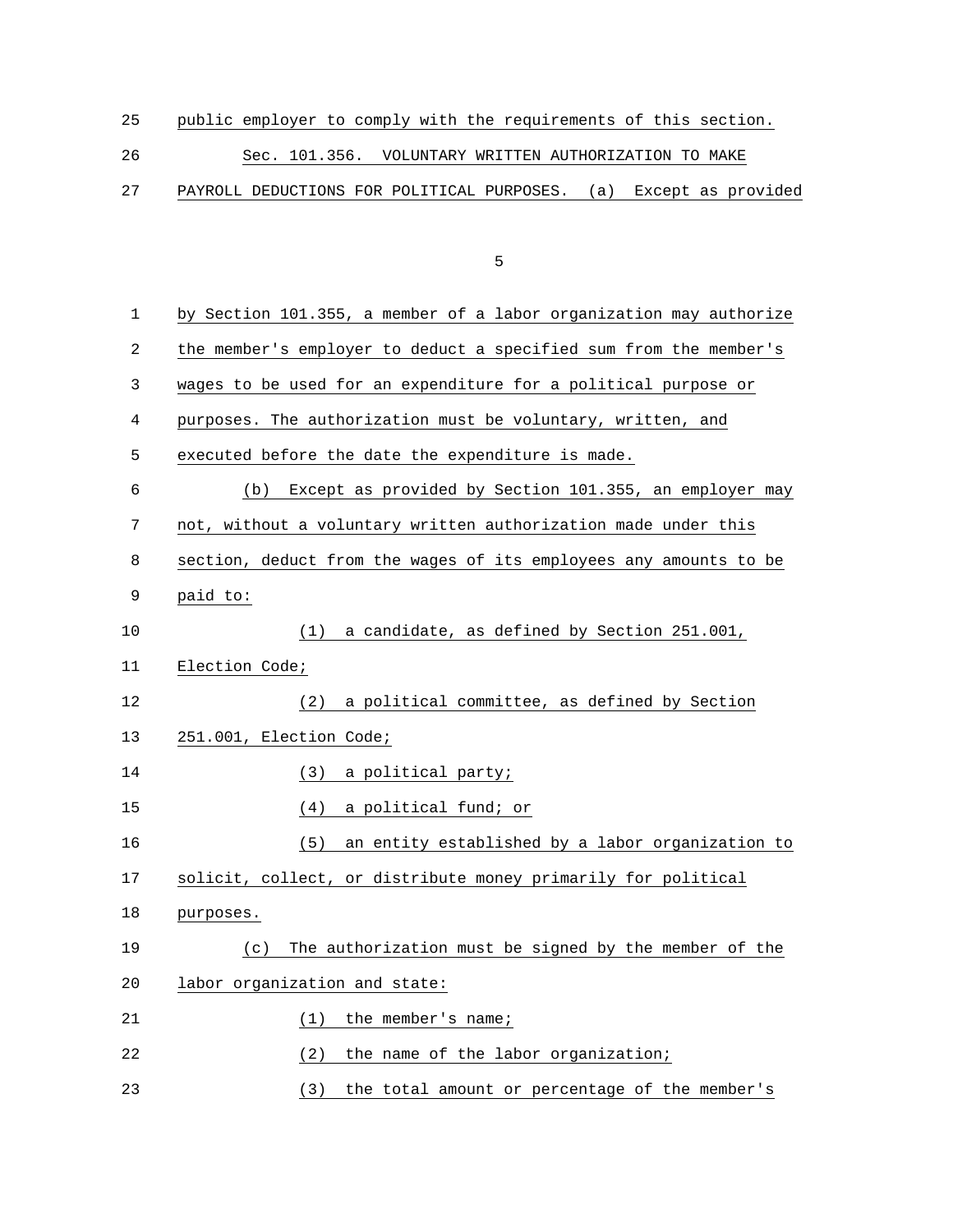| 24 |                            |  |     |  |  |  | wages that may be deducted for the labor organization's political |  |  |
|----|----------------------------|--|-----|--|--|--|-------------------------------------------------------------------|--|--|
| 25 | fund;                      |  |     |  |  |  |                                                                   |  |  |
| 26 |                            |  | (4) |  |  |  | the nature of the political purpose for which the                 |  |  |
| 27 | expenditure is to be made; |  |     |  |  |  |                                                                   |  |  |

 $\sim$  6

| $1\,$ | the period for which the authorization is valid;<br>(5)              |
|-------|----------------------------------------------------------------------|
| 2     | and                                                                  |
| 3     | the statement required by Subsection (d).<br>(6)                     |
| 4     | The authorization must contain the following statement<br>(d)        |
| 5     | immediately above the signature line for the authorization:          |
| 6     | "I understand that Texas is a right to work state, and that I        |
| 7     | am not required to join a labor union or contribute dues to a labor  |
| 8     | union as a condition of my employment. If I choose to be a member of |
| 9     | or participate in a labor organization, I understand that a labor    |
| 10    | organization:                                                        |
| 11    | "(1) may not expend any portion of union dues for a                  |
| 12    | political purpose;                                                   |
| 13    | "(2) may not transfer union dues to a political fund;                |
| 14    | may not require any person to make an expenditure<br>" (3)           |
| 15    | for a political purpose as a condition of employment, a condition of |
| 16    | contract, or a condition of membership in the labor organization;    |
| 17    | " (4)<br>may not reward or offer a benefit to a member who           |
| 18    | makes an expenditure for a political purpose;                        |
| 19    | "(5) may not penalize or otherwise harm a member who                 |
| 20    | chooses not to make an expenditure for a political purpose;          |
| 21    | "(6) may not use union dues for administration of an                 |
| 22    | established political fund; and                                      |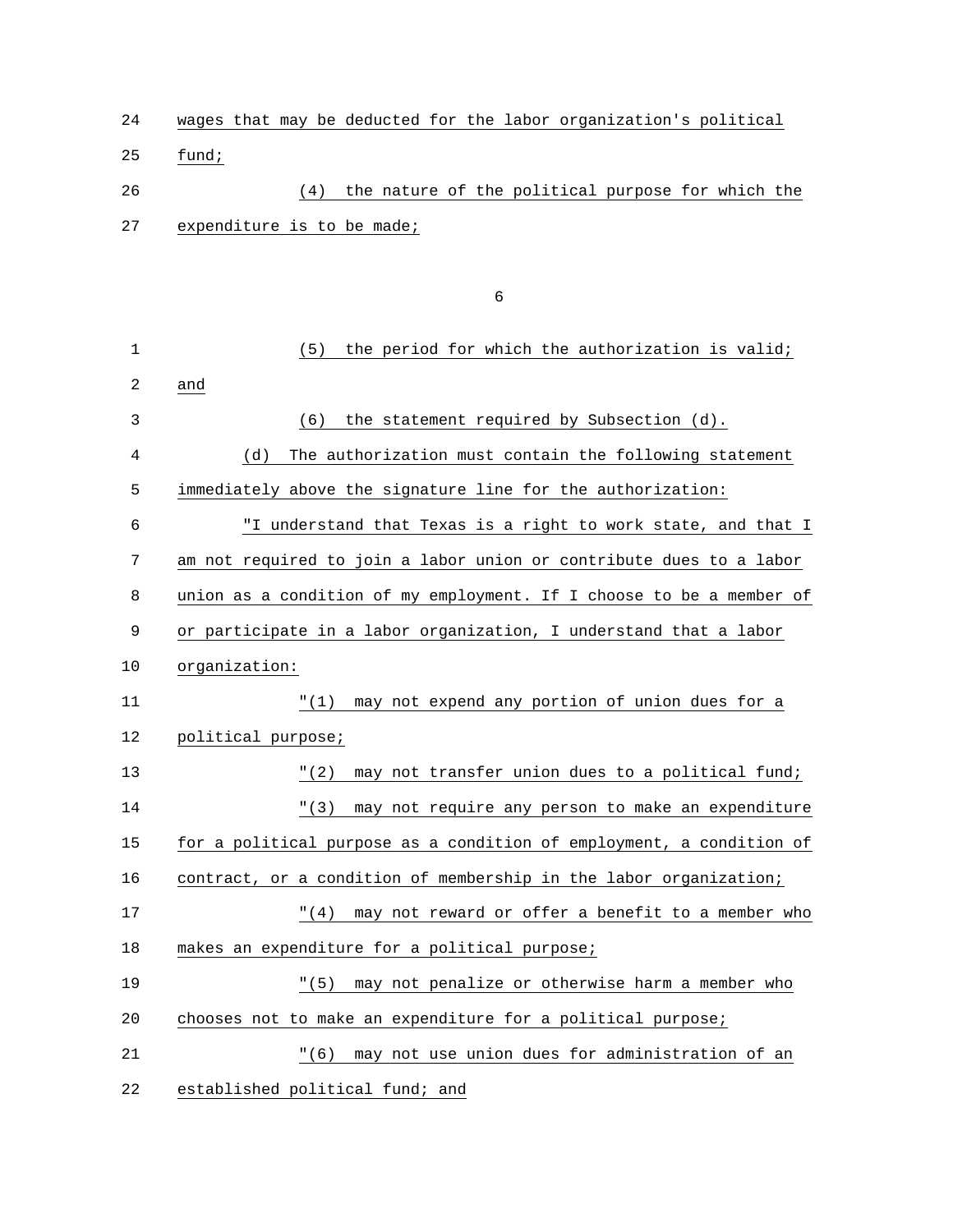23 "(7) may not use union dues to solicit contributions 24 from any person for a political purpose. 25 "In signing this authorization, I, \_\_\_\_\_\_\_\_\_\_\_\_ (insert your 26 name), voluntarily permit my employer to deduct \_\_\_\_\_\_\_\_\_\_ (insert 27 dollar amount or percentage) of my wages every \_\_\_\_\_\_ (insert time 7

| 1  | period) for the political purpose or purposes stated in this        |
|----|---------------------------------------------------------------------|
| 2  | authorization. I understand that I may revoke this authorization at |
| 3  | any time."                                                          |
| 4  | Only the member may write in the amount or percentage to<br>(e)     |
| 5  | be deducted from the member's wages.                                |
| 6  | (f)<br>The period for which an authorization executed under         |
| 7  | this section is valid may not exceed one year. The authorization    |
| 8  | may be revoked at any time in writing by the labor organization     |
| 9  | member who executed the authorization.                              |
| 10 | An employer shall immediately cease making payroll<br>(q)           |
| 11 | deductions authorized under this section on receiving a written     |
| 12 | communication from the employee directing that the employer cease   |
| 13 | the deductions.                                                     |
| 14 | Sec. 101.357. POSTED NOTICE. An employer, other than a              |
| 15 | public employer, whose employees are represented by a labor         |
| 16 | organization shall post a notice in conspicuous places in the       |
| 17 | employer's place of business informing employees that union dues    |
| 18 | cannot be used for a union's political fund, and that any deduction |
| 19 | from an employee's wages for the political fund requires prior,     |
| 20 | voluntary, written authorization executed in accordance with        |
| 21 | Section 101.356.                                                    |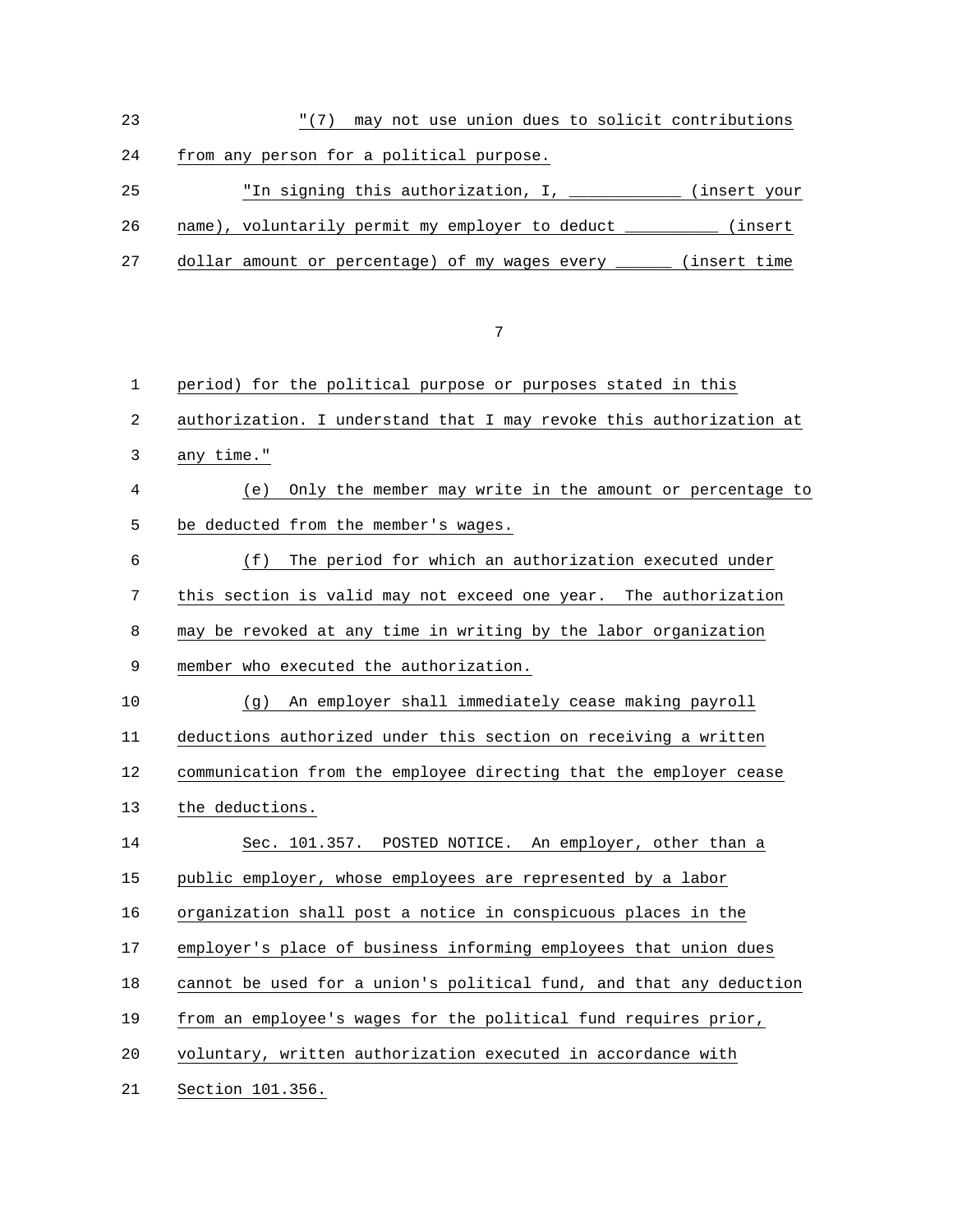| 22  | Sec. 101.358. LIABILITY. (a) A labor organization that             |
|-----|--------------------------------------------------------------------|
| 23  | violates this subchapter is liable to a member of the organization |
| 24  | affected by the violation for:                                     |
| 25  | actual damages in the amount of the dues or fees<br>(1)            |
| 26  | accepted or spent in violation of this subchapter;                 |
| 2.7 | interest on the damages described under<br>(2)                     |

8 and 20 and 20 and 20 and 20 and 20 and 20 and 20 and 20 and 20 and 20 and 20 and 20 and 20 and 20 and 20 and

| $\mathbf 1$    | Subdivision $(1)$ ;                                                  |
|----------------|----------------------------------------------------------------------|
| $\overline{2}$ | attorney's fees and court costs; and<br>(3)                          |
| 3              | other appropriate equitable relief.<br>(4)                           |
| 4              | An action under this section may not be commenced after<br>(b)       |
| 5              | the second anniversary of the date the member knew or should have    |
| 6              | known that dues or fees were accepted or spent in violation of this  |
| 7              | subchapter.                                                          |
| 8              | Venue for a suit under this section is in:<br>(c)                    |
| 9              | the county in which the violation is alleged to<br>(1)               |
| 10             | have occurred; or                                                    |
| 11             | the county in which a defendant resides.<br>(2)                      |
| 12             | Sec. 101.359. CIVIL PENALTY. (a) A labor organization that           |
| 13             | violates this subchapter is liable for a civil penalty not to exceed |
| 14             | \$5,000 for each violation.                                          |
| 15             | A suit to recover the civil penalty may be brought by the<br>(b)     |
| 16             | attorney general or by a county, district, or criminal district      |
| 17             | attorney.                                                            |
| 18             | A civil penalty recovered under this section shall be<br>(c)         |
| 19             | deposited:                                                           |
| 20             | in the state treasury if the attorney general<br>(1)                 |